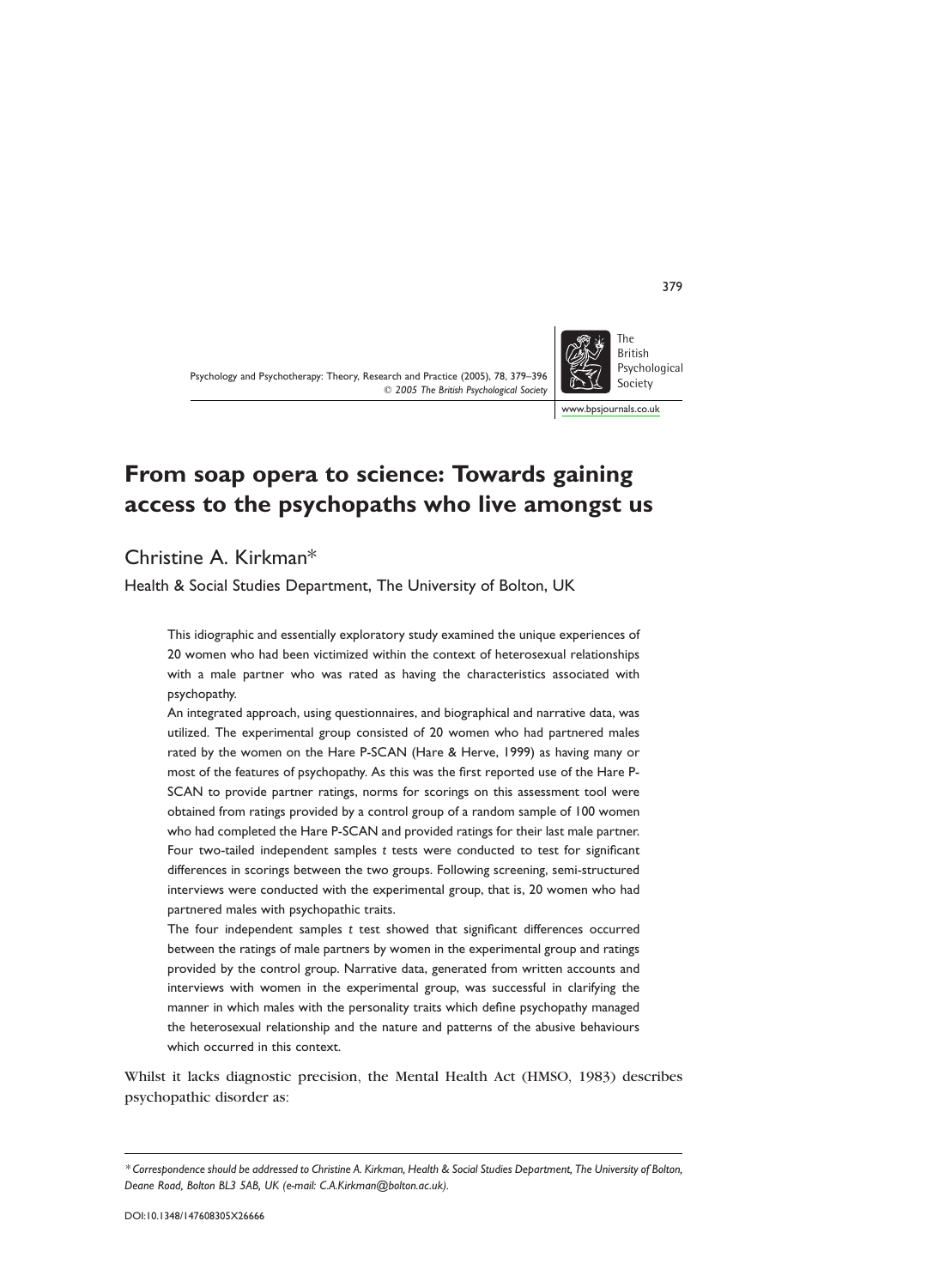A persistent disorder or disability of mind (whether or not including significant impairment of intelligence) which results in abnormally aggressive or seriously irresponsible conduct.

Cleckley, arguably the most influential and quoted writer of this clinical condition, formulated a list of 16 key characteristics of the psychopath which included such traits as superficial charm and good intelligence, absence of nervousness or psychoneurotic manifestations, untruthfulness and insincerity, lack of remorse or shame, and pathological egocentricity and incapacity to love (Cleckley, 1964).

Cleckleys' framework for distinguishing the main characteristics of the psychopath, takes a personality-based approach. All 16 characteristics may not be present in every case but Cleckley asserts that the majority should be for diagnosis to take place. This framework is used when conducting research studies on psychopaths and the characteristics listed by Cleckley are incorporated into diagnostic tools, including the Hare Psychopathy Checklist (PCL-R) (Hare, 2003), which is considered to be the 'gold standard' for clinical assessment.

Our current knowledge of psychopathy indicates that both a biological predisposition and the social environment play a part in the development of this disorder (Costello, Costello, & Holmes, 1995; Dolan & Coid, 1995; Martens, 2000; Mitchell & Blair, 2000). Mitchell and Blair (2000) point out that while a biological predisposition determines whether a person has the emotional difficulties associated with psychopathy, such as lack of empathy and lack of conscience, it is an adverse social environment that creates the conditions necessary for the development of the antisocial behaviour typical of this disorder. The findings of Hare (1991) provide convincing evidence that the emotional difficulties and the antisocial behavioural characteristics of the psychopath do indeed have different correlates. For example, Factor 2 items of the Psychopathy Checklist (Hare, 1991, 2003), antisocial behaviours, are inversely related to socio-economic status whereas Factor 1 items, the emotional difficulties, are unrelated to socio-economic status or I.Q. When the literature for psychopathic disorder is reviewed, Cleckley (1976) and Hare (1991) emphasize that Factor 1 items as opposed to Factor 2 items correlate more highly with the clinical view of the prototypical psychopath.

Whilst there can be no doubt that we have gained valuable insights into many facets of antisocial and offending behaviour from our studies conducted with incarcerated offender samples, it is now proposed that studies which focus on non-incarcerated psychopaths have an arguably equal potential to illuminate our understanding of the emotional difficulties, such as lack of empathy, lack of guilt and so forth, that underlie psychopathy, un-confounded by criminality or the effects of long term institutionalization (Kirkman, 2002). Filling in the gaps in our knowledge of the risk factors for the development of this disorder can only serve to benefit sufferers, their victims, and the wider society.

Although Hare (1996) outlined the urgency of developing ways to study nonincarcerated psychopaths, the obstacles that have presented themselves have imposed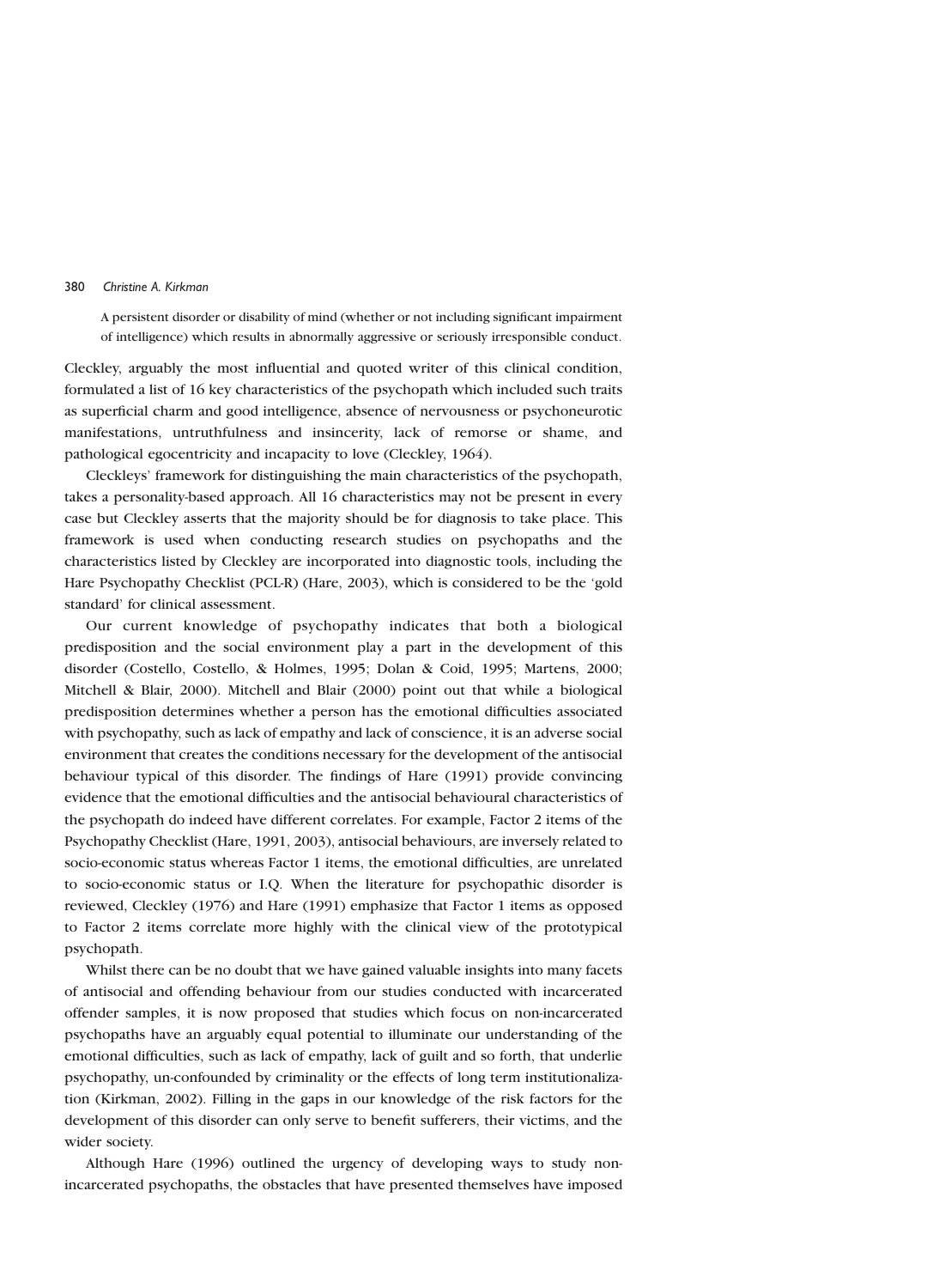serious restrictions upon researchers hoping to identify and access this group as research subjects. The near exclusive use of incarcerated offenders, who are often prolific offenders, has led to assessment tools being developed which are assessing criminal and antisocial behaviours rather than personality features (Belmore & Quinsey, 1994; Hare, 1991, 1996; Lilienfeld & Andrews, 1996). As pointed out by Hare (1996), in institutional settings, little emphasis has been placed upon the psychological constructs that lead to this personality disorder; this being so, if we rely on the criteria and diagnostic tools used in institutional settings where antisocial behaviour is part of the overall assessment, people who have the personality characteristics of the psychopath but have not necessarily developed offending behaviour, can remain undiagnosed.

In 1977, Widom, recognizing the limitations that offender samples had imposed upon psychopathy research, conducted a study into what she termed successful psychopaths, that is, individuals who had either committed offences that failed to reach the level for prosecution, or that their skills of deception and manipulation had resulted in them being successful in avoiding the criminal justice system. The study, which aimed to disentangle the attributes relating to antisocial behaviour and those relating to psychopathy, demonstrated that it was possible to recruit males who, although they were psychopaths, lived in the community, and had managed to be fairly successful in avoiding convictions that had resulted in long jail sentences. The utility of Widom's methodology was underlined when Widom and Newman replicated the work in 1985. This later study was again successful in recruiting psychopaths living in the community as participants in laboratory investigations which sought to disentangle the characteristics associated with psychopathy and behaviour associated with criminality. While Widom (1977) and Widom and Newman (1985) do not claim that noninstitutionalized psychopaths are crime free, their research did demonstrate that it was the behaviour of the most antisocial individuals in the sample that most closely resembled the behavioural characteristics of an institutionalized sample.

A further study conducted by Seto, Khattar, Lalumiere, and Quinsey (1997) sought to examine whether the manipulation and deception encountered in psychopaths was specific to certain contexts. Forty-seven heterosexual men were recruited from within the community and, following assessment which demonstrated high scorings on psychopathy measurement scales, were assessed for their use of deception in both sexual and non-sexual contexts. The results of this study indicated that the deception found in psychopaths is relatively context independent, with psychopaths being more mendacious in both contexts.

Although we have been contemplating the idea of gaining access to non-incarcerated psychopaths for research purposes for almost 30 years, the lack of reliable assessment tools for this group has seriously harnessed such efforts. Lilienfeld and Andrews (1996) provide a convincing argument for the need to develop assessment tools for use with populations who display the personality traits associated with psychopathy but have not necessarily been involved in the legal transgressions seen in offender populations. To this end, Lilienfeld and Andrews turned their attention to the development of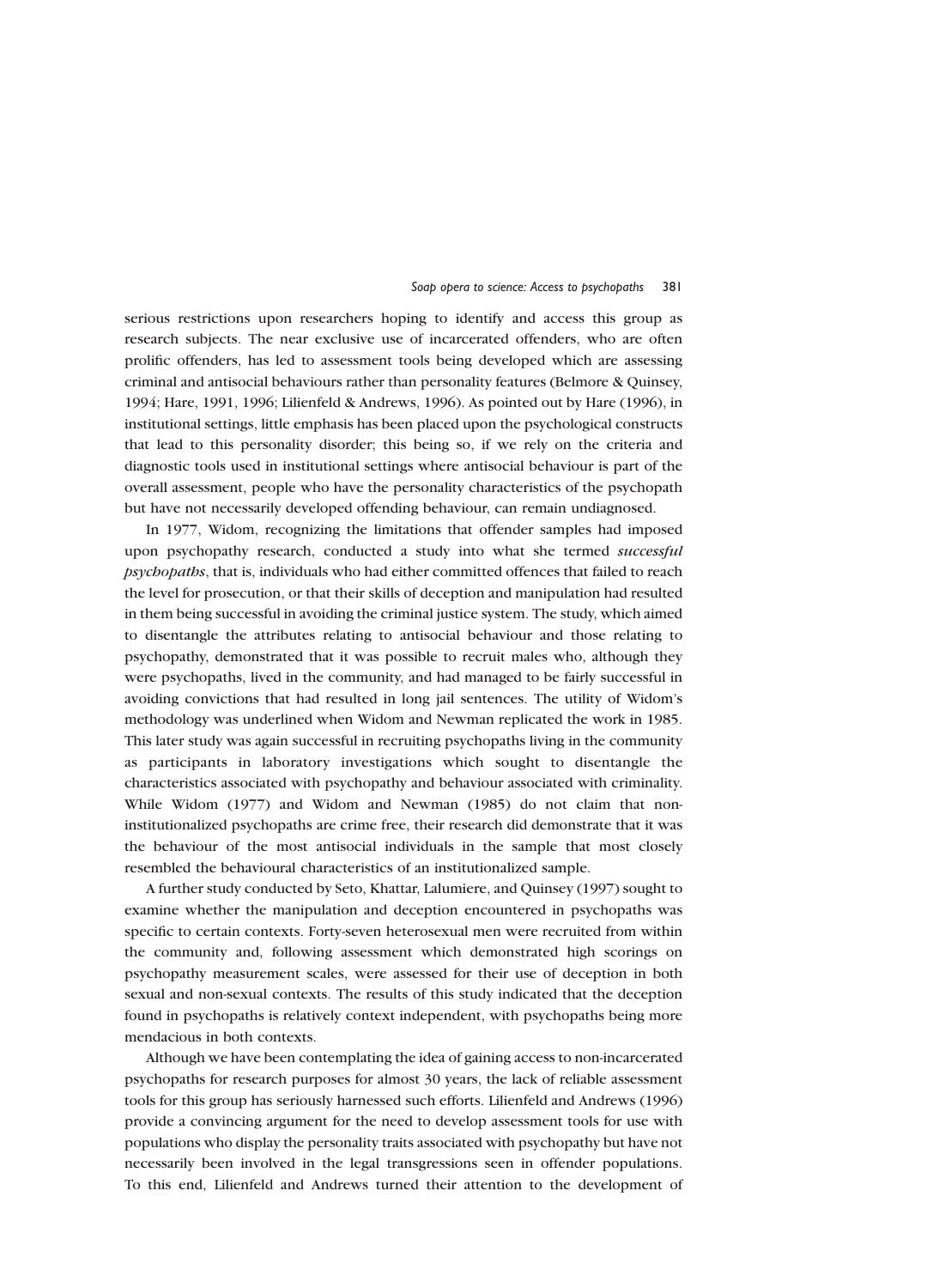self-report scales for use with non-incarcerated samples. The Psychopathy Personality Inventory (PPI) (Lilienfeld & Andrews, 1996) has produced encouraging results for researchers wishing to gain insights into the characteristics of community psychopaths, particularly the psychological features of this disorder. However, as the psychopath is acknowledged to be what Karpman (1949) originally described as 'the liar par excellence', and is known to be a thoroughly unreliable informant regarding the account they give of themselves, their own behaviour and events (Hare, 1996), this leads to questions being raised regarding the validity, reliability, or generalizability of questionnaire or interview data generated from a non-incarcerated sample when additional data to support the findings is absent (Kirkman, 2002). It is further proposed by Kirkman (2002) that the methods used for conducting research with incarcerated samples, where there is a high base rate for psychopathy and file data is available to support research findings, cannot be easily modified for use in community settings.

Overall, it would seem that the medical model of research, where assessment and diagnosis of participants is central to the research endeavour, has seemingly to date paid small dividends in terms of helping us to understand the emotional difficulties, that is the Factor 1 items, which are specific to psychopathy rather than traits which are related to criminality. Furthermore, it would seem that the obstacles that have hindered research with non-incarcerated psychopaths and which have led to a dearth of studies being conducted with this particular group, are unlikely to be overcome unless new and alternative methodologies are developed for use in future research programmes.

The work of Meloy (1997) entitled Violent Attachments, played a major role in informing the methodology for this present study. Research methods which generate multiple data from key informants and which have provided valuable insights into areas of study such as partner and child abuse were used by Meloy to produce the only case history located of a woman, Pamela, who had a 20-year relationship with a male partner who displayed the personality and behavioural characteristics of the psychopath. Pamela's husband Charles lived a relatively stable life in the community where, over many years, he managed to convince Pamela, her family and his associates, of his trustworthy character. It was only when his deceptive characteristics were exposed by Pamela that Charles's psychopathic tendencies were revealed; he murdered his wife and is now serving a life sentence with no opportunity for parole. Meloy, who acknowledges the limitations of his work as no clinical interview took place with the murdered woman, constructed a most interesting post-mortem psychological evaluation of Pamela. He provided a detailed account of her life with her husband using narrative data (diaries) and accounts of family and friends. A case study was produced which led Meloy to conclude that a woman could spend many years with a psychopathic male and be at considerable risk, without knowing that this is the case.

Taking into account the obstacles that have prevented research into nonincarcerated samples of psychopaths (primarily their unreliability as research subjects) it was the intention of this present study to examine the heterosexual relationships of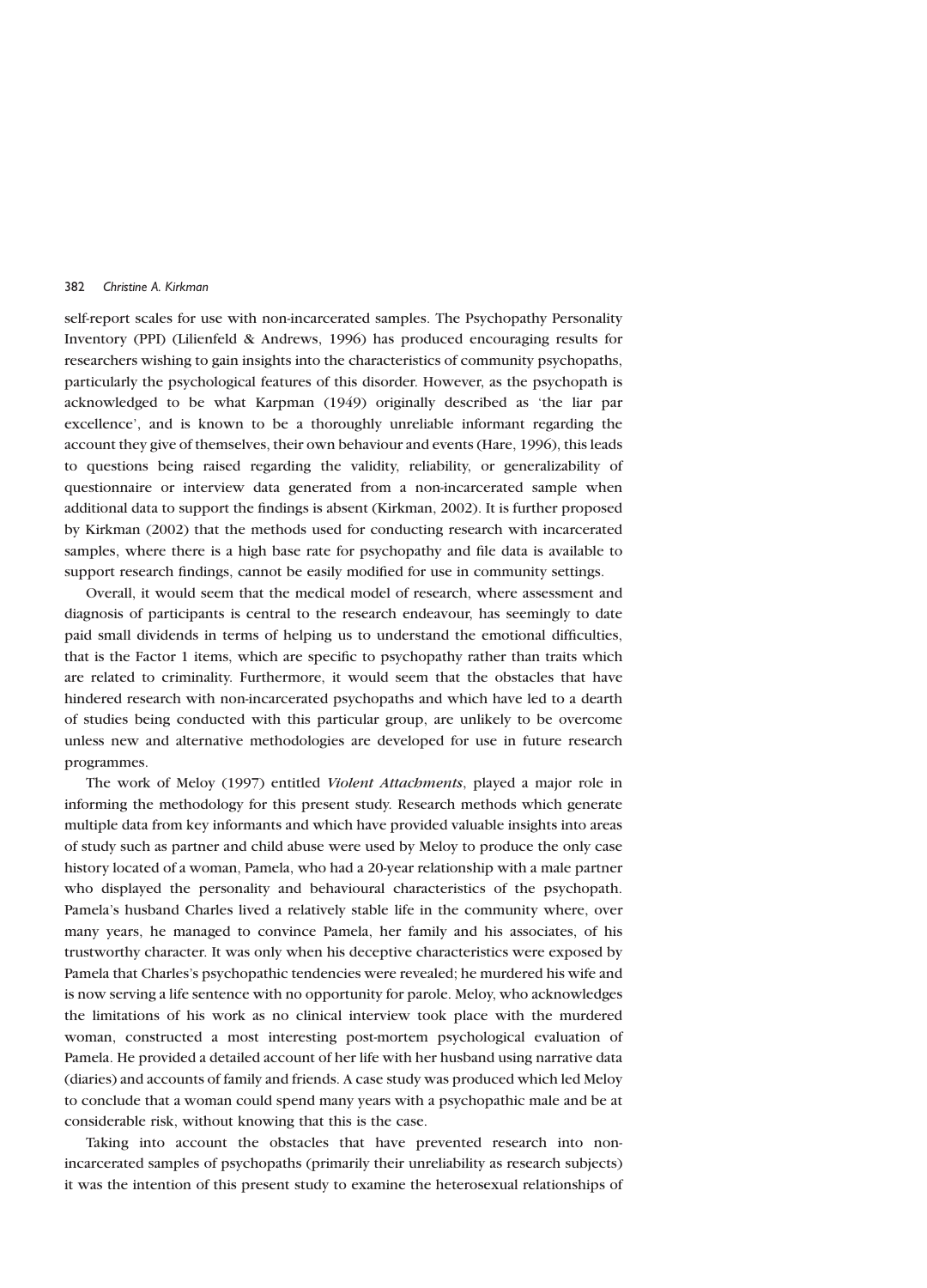males with psychopathic characteristics from a female victim perspective with a sample of women whose experiences had been similar to Pamela (Meloy, 1997). In the same way that research studies into domestic violence and child abuse have enabled us over the last several decades to build up a picture of the characteristics of perpetrators, it seemed reasonable to assume that the female partners of males with psychopathic characteristics could provide valuable insights into what is termed by Reiber and Vetter (1994) 'the psychopathy of everyday life'. It was reasoned that if, from the accounts of victims, it was possible to build up a fairly concise picture of psychopathic interactions and behaviour within this specific context, this would represent a considerable contribution to our knowledge of the emotional difficulties which underpin this condition rather than simply increasing our knowledge of the social problem of criminality. Finding support for this approach, it is useful to consider the assertions of Daisy Shalling (1978), a colleague of Robert Hare, who was instrumental in the development of scales for measuring personality traits associated with psychopathy. She proposed that psychiatric interviews and assessment scales had their limitations and in fact were sometimes 'inappropriate, or at least insufficient' with regard to researching aspects of the psychopaths interpersonal life. She proposed that:

Anamnestic data, life records and direct observations of behaviour, especially of interpersonal interactions, are crucial in this field, since psychopathy refers to recurring patterns of behaviour, and to characteristics of emotional reactivity and interpersonal relations which are difficult to explore in brief interviews. . . . Careful long term observations of real life behaviour are probably the only good basis for assessment in this area. (Shalling, 1978, Psychopathic Behaviour, p. 95)

To develop the methodology for this present study it was reasoned that as the psychopath has a disturbed emotional life, the heterosexual relationship had the potential to provide a specific and appropriate context within which the affective, interpersonal and behavioural characteristics of non-incarcerated psychopaths could be researched. It was proposed that if the experiences and observations of women who had been involved in relationships with males with psychopathic traits could be explored, this could serve to illuminate our understanding of the manner in which such males manage the heterosexual relationship and the ways in which psychopathic characteristics of the psychopath are manifested in this context.

Only one non-clinical tool was available at the time this research was conducted which had the potential to be used as a screening tool for behaviours and traits related to psychopathy. This was the Hare P-SCAN (Hare & Herve, 1999), and as this was the first study to utilize the Hare P-SCAN (Hare & Herve, 1999) for generating ratings of males by female partners, it was necessary to obtain the norms for this instrument. Four twotailed hypotheses were tested to determine whether there were significant differences in the three facet scores and the total score on the Hare P-SCAN of the male partners of 20 women who formed the experimental group, and the last male partners of a randomly selected control group of 100 women in the community.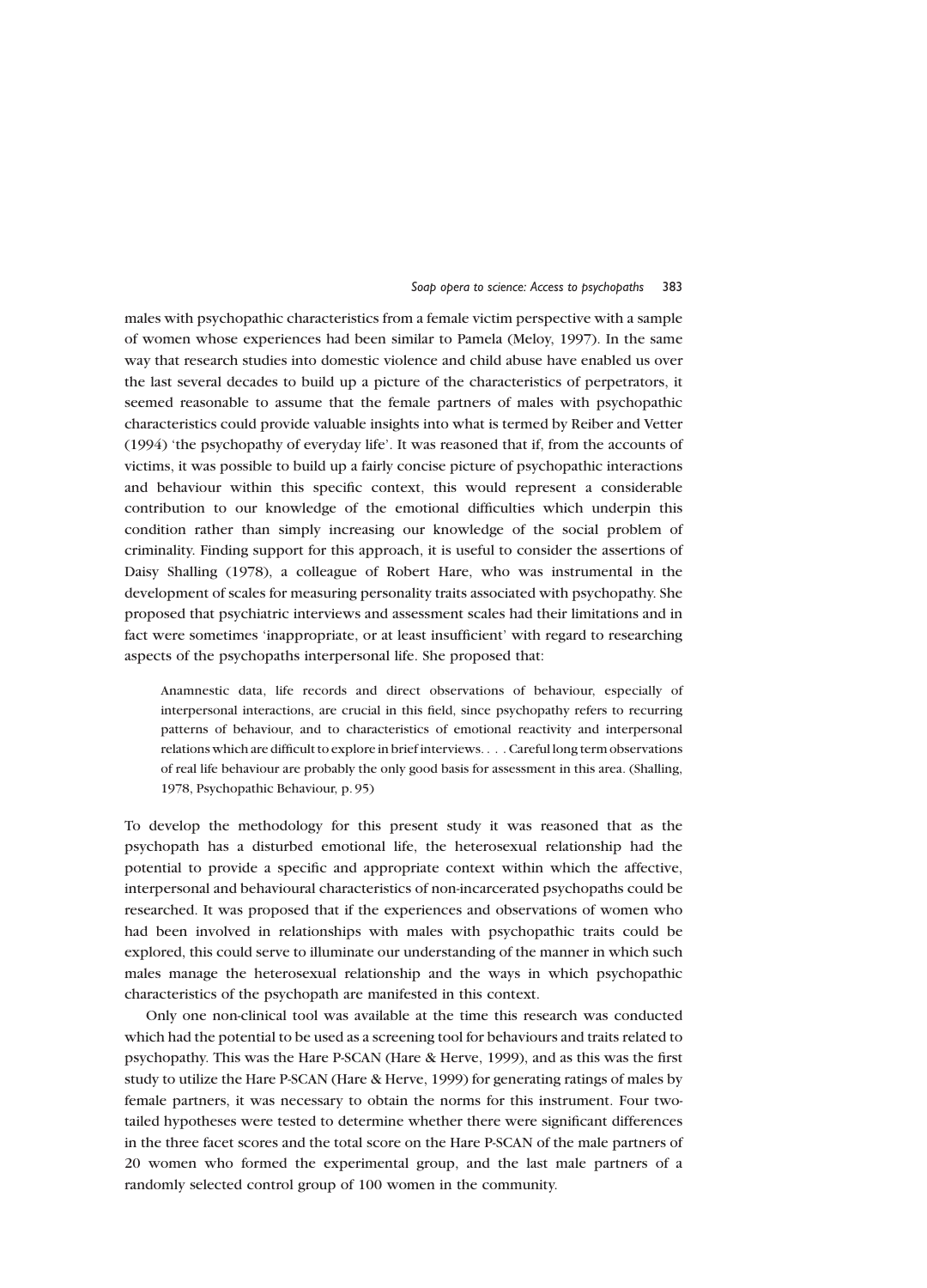To identify the manner in which the behavioural and personality characteristics of males, rated by female partners as having the behaviours and traits of the psychopath, were manifested within the context of the heterosexual relationship the following research question was raised: 'What is the nature, (i.e. the fundamental qualities: the essential character) of the heterosexual relationship with a male rated by their partner on the Hare P-SCAN (Hare & Herve, 1999) as having most of the affective, interpersonal, and lifestyle characteristics of the psychopath but where:

- the male has lived for an extended period in the community setting;  $(1)$
- physical abuse is not necessarily a feature of the relationship;  $(2)$
- $(3)$ the female is not an accomplice of the male in antisocial or criminal behaviour?

# **Methods**

#### **Participants**

The study group consisted of two groups of participants. The experimental group consisted of 20 female volunteers with a mean age of 48 years and 6 months  $(SD = 9.96)$ who had been involved in a heterosexual relationship for longer than 6 months with a male who was rated by them on the Hare P-SCAN (Hare & Herve, 1999) as having many or most of the affective, interpersonal, and lifestyle characteristics that define the psychopath.

The control group for this study, which was part of a larger investigation, were a random sample of 100 women from the community who were sampled to obtain the distribution of partner scores on the Hare P-SCAN for their last male partner. No additional data was generated from the control group who were sampled purely to obtain the norms for the Hare P-SCAN from a representative sample.

## **Instruments and procedures**

#### The experimental group

A fictitious character, Jon Lindsay, from a 1997 storyline in the British soap opera Coronation Street (Granada Television), was used as a reference point in newspaper advertisements to recruit the experimental group consisting of 20 women who had partnered a man with similar characteristics. Jon Lindsay was portrayed in the soap opera as having the characteristics associated with psychopathy; he led a dual existence, using charm, deception and manipulation to victimize an unsuspecting Deidre Rashid (played by Ann Kirkbride) who was eventually imprisoned on account of her partners' fraudulent activities.

The Jon Lindsay scenario had attracted 18 million viewers for each episode over a period of several months. The large telephone response received at Granada television from women who had been victimized in the same manner as Diedrie Rashid was confirmed by one of the researchers for the programme. Women who had been victimized by a male partner through lying, manipulation, and deception were invited in newspaper advertisements to submit details of their own experiences to the author in writing.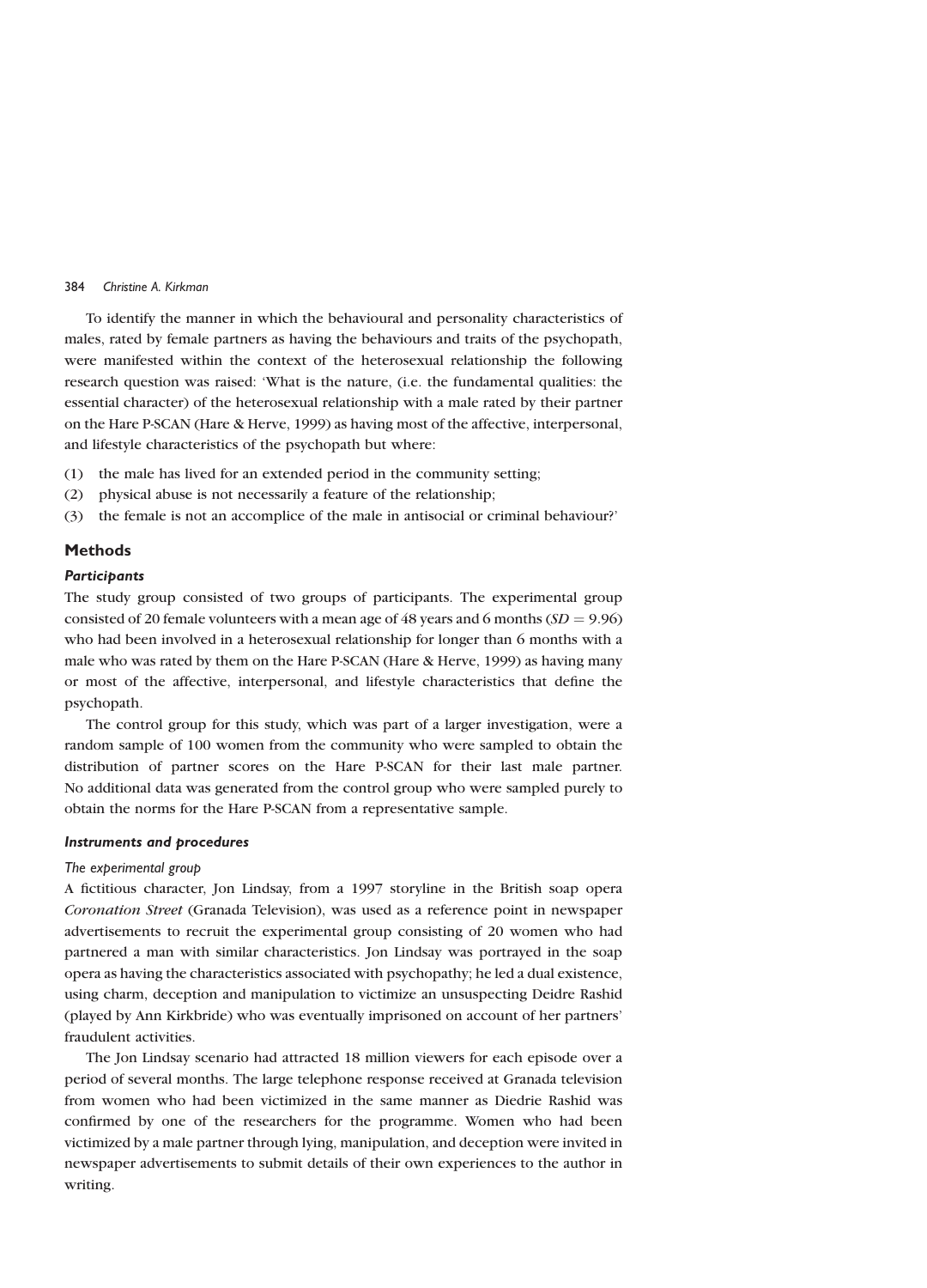A letter of reply, giving details of the processes of the research, was forwarded to women who had responded to the advertisements. They were invited to complete and return two schedules. The first schedule, the Hare P-SCAN (Hare & Herve, 1999), which is a derivative of the PCL-R, is a 90-item observers schedule with a questionnaire format that enables observers such as mental health professionals, the police, private investigators, school counsellors, or social workers to screen for behaviours and traits consistent with psychopathy. The P-SCAN was designed for non-clinical situations and is not a diagnostic tool. The writers state that data can be generated from a variety of sources, including family members, victims and business associates. A total score of 30 or over falls in the high range of scores and is significant in that this indicates that the person being profiled may have many or most of the features that define psychopathy. Such a score, the writers state, should be 'a cause for concern' to the user, and referral to specialist agencies is recommended. It was reasoned that women who had been involved in a heterosexual relationship would be in an ideal position to report accurately on the characteristics of their partner using this particular screening tool.

The second schedule, developed specifically for this study was the Participant Screening Questionnaire. This contained 13 fixed-choice questions and was used to (a) provide data about the characteristics of respondents, for example, age, employment status, occupational and educational background, and (b) details of the relationship with the male partner, for example the woman's marital status at the time of the first meeting, the length of time the relationship had lasted and when the relationship with the male partner had terminated. Details of the woman's mental health status were also requested. This screening process was designed to collect demographic data and also designed to eliminate women from the study where (i) the woman had a drug/alcohol problem, (ii) there was evidence that the woman had serious mental health problems, (iii) the woman stated she was undergoing therapy, or (iv) she provided details of her hospital admission record that indicated she was emotionally distressed. Women who fall into one of those groups could be considered to be vulnerable and not competent to give informed consent (Polit & Hungler, 1991).

Thirty-nine replies were received in response to the advertisements placed to recruit participants to take part in the research. Five respondents were eliminated during the initial screening process, including two males who stated that they had been 'cheated' by female partners' and one male whose female 80-year-old relative had been the victim of robbery by a 'con-man'; two female respondents were also eliminated as the content of their letters indicated they were suffering from mental health problems.

There were four non-respondents, that is, they failed to return the screening schedules. Two women were eliminated from the study through the screening process as they were undergoing therapy, and one woman was eliminated as the relationship she had written about was not a heterosexual relationship. A further five women were eliminated as they had partnered males whose total score on the Hare P-SCAN fell below 30 (the cut-off point used for this study). Two women had partnered males whose score did reach this level, but they declined to take part in an interview.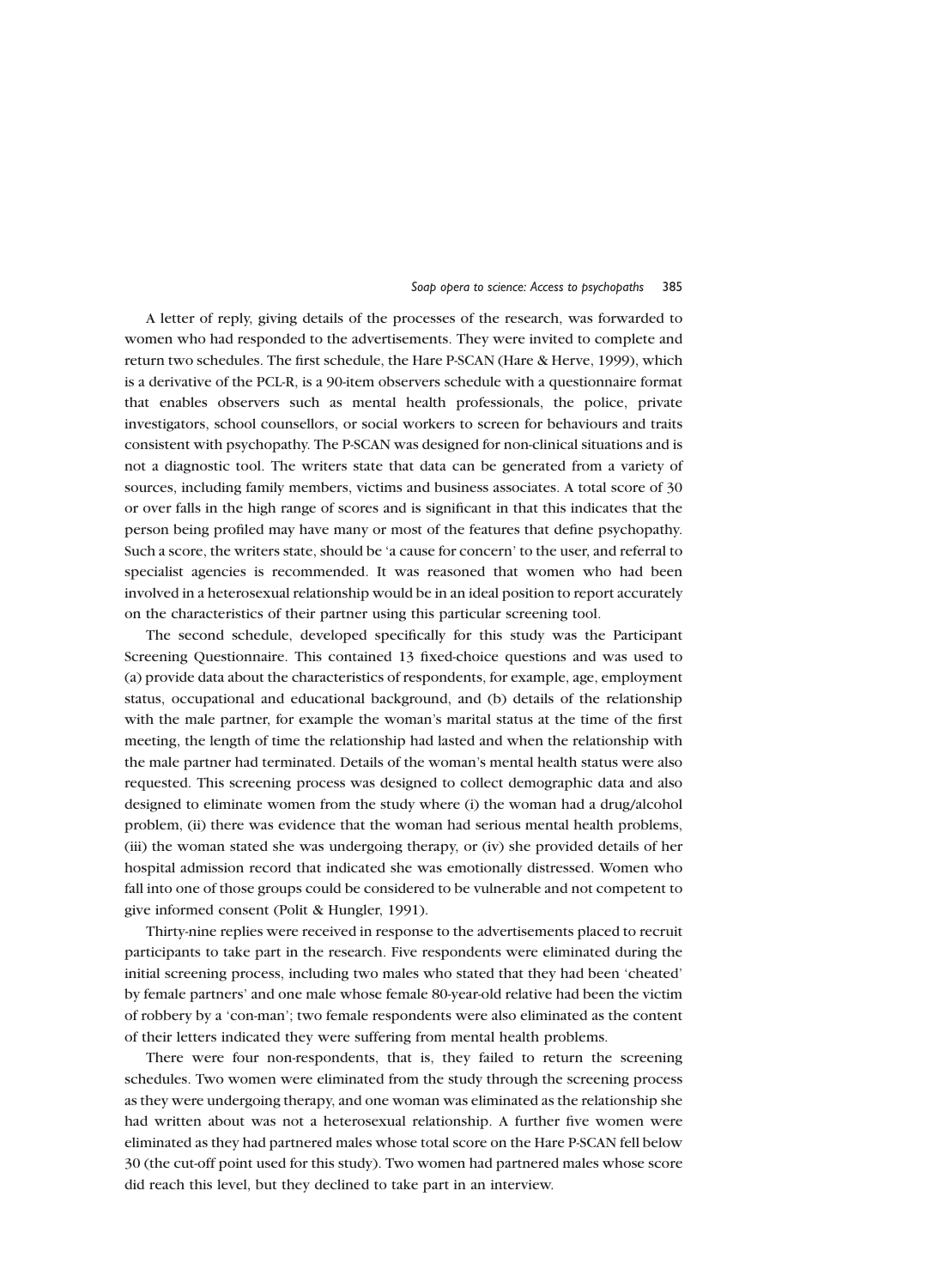Following screening through the Participant Screening Questionnaire, a telephone interview was conducted to establish personal contact with women eligible to be included in the study and to further validate the written details they had provided regarding their partner. Appointments were made to conduct face-to-face interviews with a sample of 20 women where (a) the total score on the Hare P-SCAN indicated that the traits and behaviours encountered in their partner were consistent with psychopathy, (b) they were eligible for inclusion in the study, and (c) had stated their willingness to take part in a face-to-face interview.

At the interviews, women were asked to give an in-depth account of their experiences within the relationship from the time of the first meeting with their male partners. A co-researcher took notes.

#### The control group

As no norms were available for the Hare P-SCAN, a random sample of 100 women, recruited as they shopped in the shopping precincts of three north-west towns were invited to complete and return the Hare P-SCAN in relation to their last male partner. The first 100 completed schedules received at the University provided data from which the norms were calculated for the three facet scores and the total score of the P-SCAN.

#### Data handling and statistical analysis

The questionnaire format of the Hare P-SCAN required respondents to rate whether each of the 30 items on each of the three facets, that is, the interpersonal facet, the affective facet and the lifestyle facet, applied to their partner using the scale  $0 = item$ does not apply,  $1 = item$  applies somewhat,  $2 = item$  definitely applies or  $? = insufficient information.$ 

In accordance with the instructions, the scores achieved from the three parts to the P-SCAN (30 items each) were totalled and divided by three to produce the P-SCAN total scores for both groups. This data enabled the four scores, (the three facet scores and the total scores) to be plotted on graphs, allowing the scores to be interpreted in accordance with the guidelines. Scores on the graphs range from 0 to 58 and the graph indicates whether the three facet scores or the total psychopathy score achieved by the person being profiled fall within the very low, low, moderate, high or very high range.

SPSS was used to conduct the independent samples  $t$  tests which set out to test the four two-tailed hypotheses.

The data provided on the Participants Screening Questionnaire was analysed by calculating the number of women who had placed a response in each separate category box. The narrative data generated from the women's original letters and the semistructured interviews was subjected to theory-led thematic analysis (Hayes, 1997). In this type of analysis, theory is used throughout to drive research questions and predictions, to inform the data collection process, and to structure the qualitative analysis (Hayes, 1997).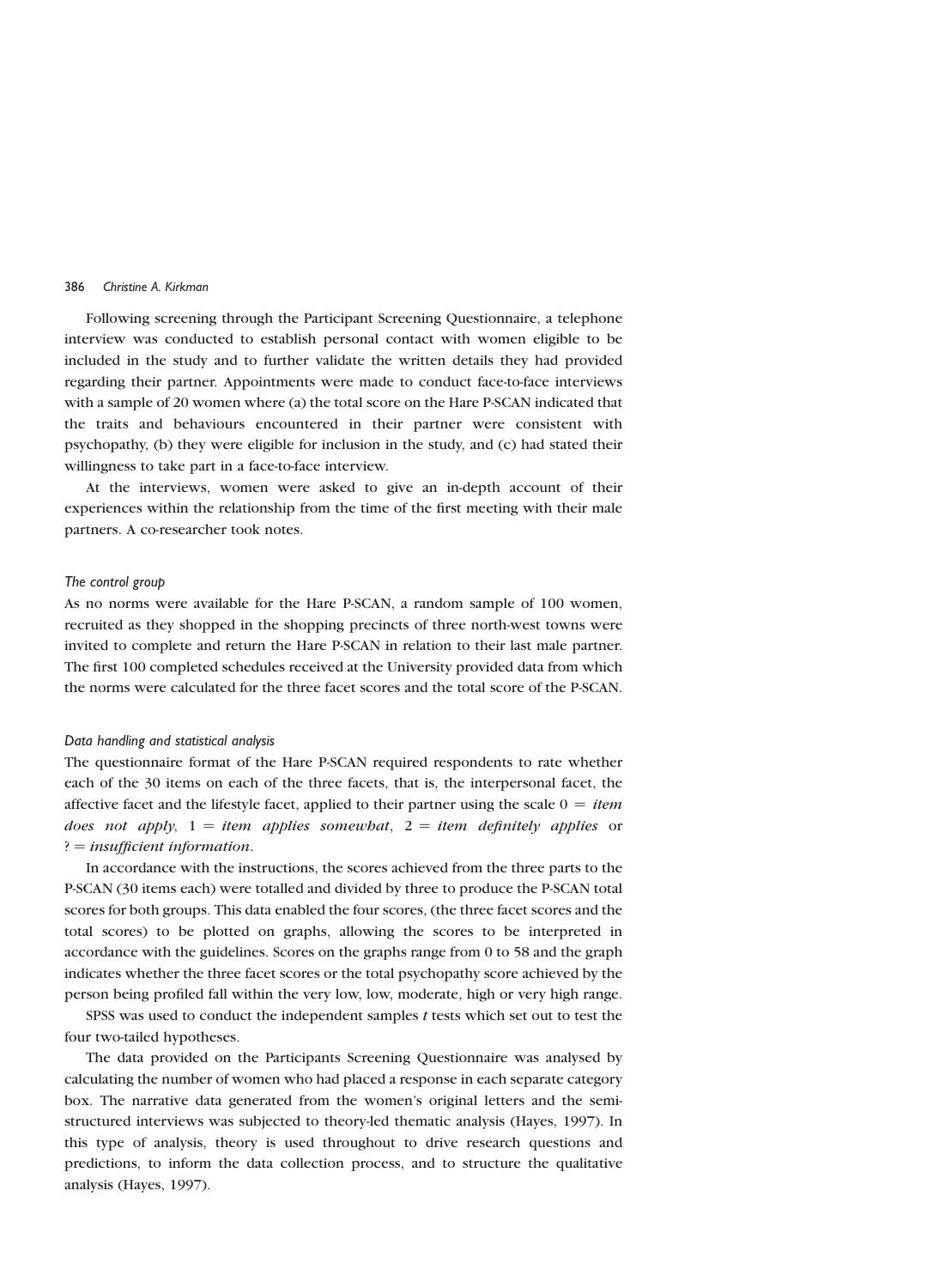The themes of the analysis were established on the basis of:

- the theoretical background to the research on psychopathy;  $\bullet$
- the research relating to women in abusive relationships in general, and  $\bullet$
- the limited research conducted specifically on the female victims of male  $\bullet$ psychopaths, as outlined by Meloy (1997).

A theme was only included in this study if the experience was recorded by at least 10 (50%) of the women who formed the experimental group. The scholarship of researcher's Lecovin and Penfold (1996), in their study on 'the emotionally abused woman', was used to inform the decision to use the 50% figure to determine whether an item constituted a theme. Typewritten scripts were generated from the notes taken at the time of interview. Each transcript was read several times to identify commonalities and variance in the women's experience; as similar patterns, meanings and experiences emerged in the data, colour coding was utilized to organize statements made by the women into themes.

#### **Ethical issues**

The study was prepared in accordance with the guidelines of The British Psychological Society: Ethical principles for conducting research with human participants (revised) (1993) and The Statement of Ethical Practice of the British Sociological Association (1991). Informed consent was obtained and anonymity of the 20 women who formed the experimental group was achieved by the use of pseudonyms and alterations of specific details which could inadvertently reveal the identity of participants. The 100 women in the community who completed and returned the Hare P-SCAN completed the schedule anonymously.

# **Results**

#### The participant screening questionnaire

The 20 women in the experimental group provided the following information:

Age of participants: The mean age of participants was 48 years and 6 months  $(SD = 9.96)$  One participant was aged between 20 and 30 years, three were between 31 and 40 years, eight were between 41 and 50 years, seven were between 51 and 60 years, and one was over the age of 61 years.

Present employment status: Thirteen of the women interviewed were in full time employment, one was a full time student, and two were self-employed. Two women were home-makers and two were unemployed.

Occupational background: The women in the experimental group had diverse occupational backgrounds. Six women had been employed in clerical/administrative work, three had been retail/shop assistants, and three were teachers. One woman was a telephone operator, two described themselves as industrial/manual workers, four were health care assistants and one was a catering manageress.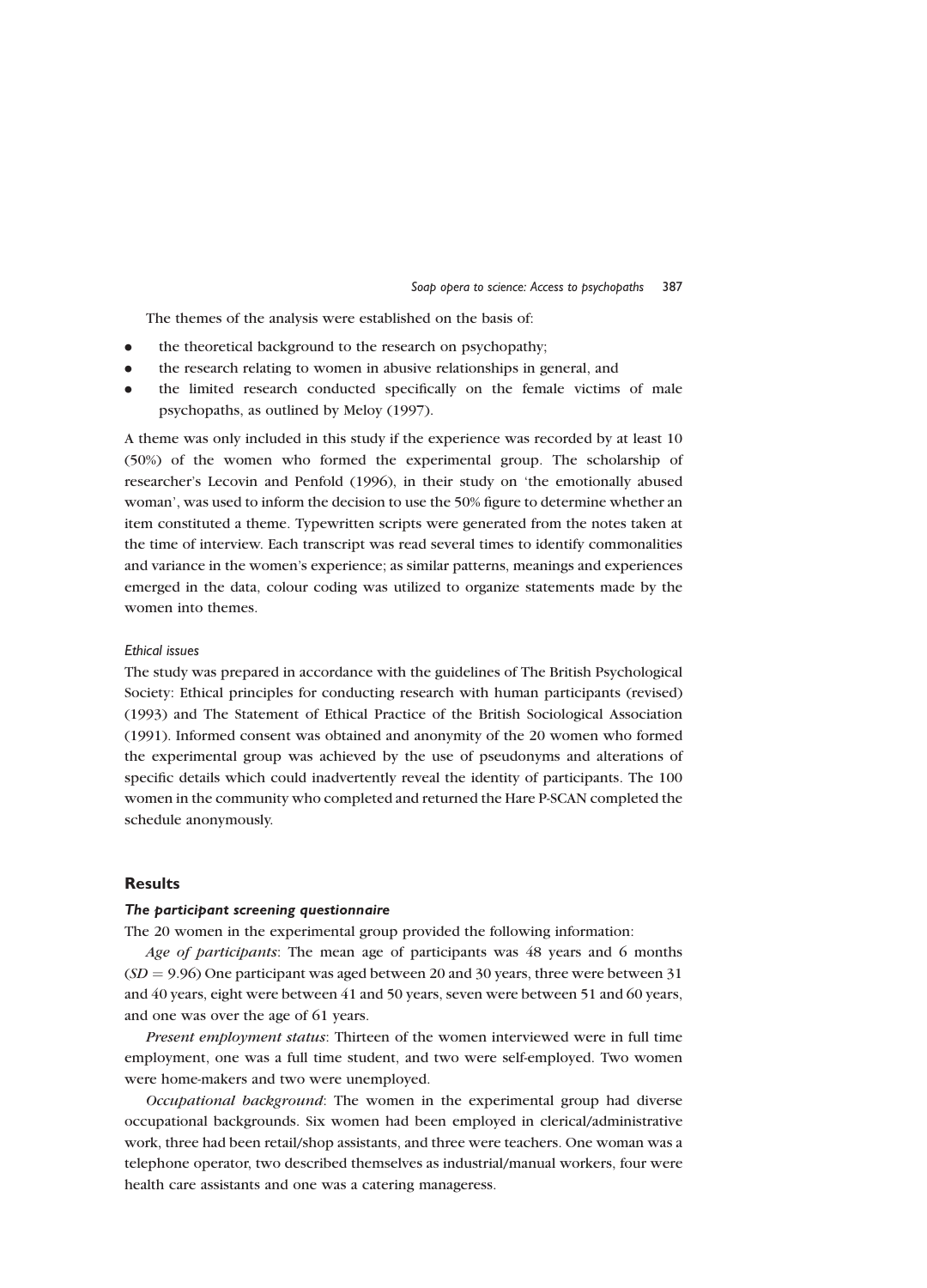*Education*: Seven women had received higher education, six women had attended college and two women had obtained a vocational qualification. The remaining five women were educated to secondary school level.

Status of the woman at the time of meeting her partner: Five of the women were divorced or separated from their husband at the time of meeting their new partner. Three had broken up from a previous boyfriend, two were unhappily married at the time of the first meeting, one was widowed and nine were single. Those nine women had not been involved in any previous serious relationship.

Length of time the relationship lasted: The relationships lasted between 10 months and 30 years. The mean length of time the relationship lasted was 14.7 years.

Time elapsed since the relationship ended: Five of the relationships had terminated between 6 months and 1 year ago, six had ended between 1 and 3 years ago and a further five had ended between 4 and 10 years ago. A longer period had elapsed since the remaining four relationships had terminated, with two having ended between 11 and 20 years ago and two having ended over 20 years ago.

Impact on health: 100% of the women stated they felt their experiences in the relationship had impacted upon their health. Only two of the sample stated that they had 'trouble with nerves' before the relationship commenced, while 14 women stated that they had suffered trouble with nerves in the last 2 years, and six continued to take antidepressant medication. None of the women suffered problems concerning drink or drugs and none were undergoing therapy at the time of interview.

#### The Hare P-SCAN (Hare & Herve, 1999)

All 90 items (i.e. 30 items on each of the three facets of psychopathy, interpersonal, affective, and lifestyle) were scored by the random sample of 100 women, producing a full data set. The validity of the data was not compromised by insufficient information being scored for more than five items on any facet or 15 items overall (Hare & Herve, 1999).

The mean score produced on the interpersonal facet for this community sample was 13.67 ( $SD = 9.80$ ,  $N = 100$ ). The mean score for the affective facet was 9.14  $(SD = 9.94, N = 100)$  and for the lifestyle facet was 5.33  $(SD = 4.88, N = 100)$ . All scores for the three facets fall within the very low range of scores.

The mean total score calculated from the ratings given by the control group was 9.58  $(SD = 9.38, N = 100)$ , which falls within the very low range of scores.

Seventy percent of the total scores for the 100 males fell within the very low range; a further 20% fell within the low range, eight within the moderate range, and two within the very high range.

All 90 items (i.e. 30 items on each of the three facets of psychopathy) were scored by each of the 20 women who formed the experimental group, producing a full data set. As expected, the intimacy of the relationship the women had had with their partners enabled them to make judgments about the vast majority of items, validity was not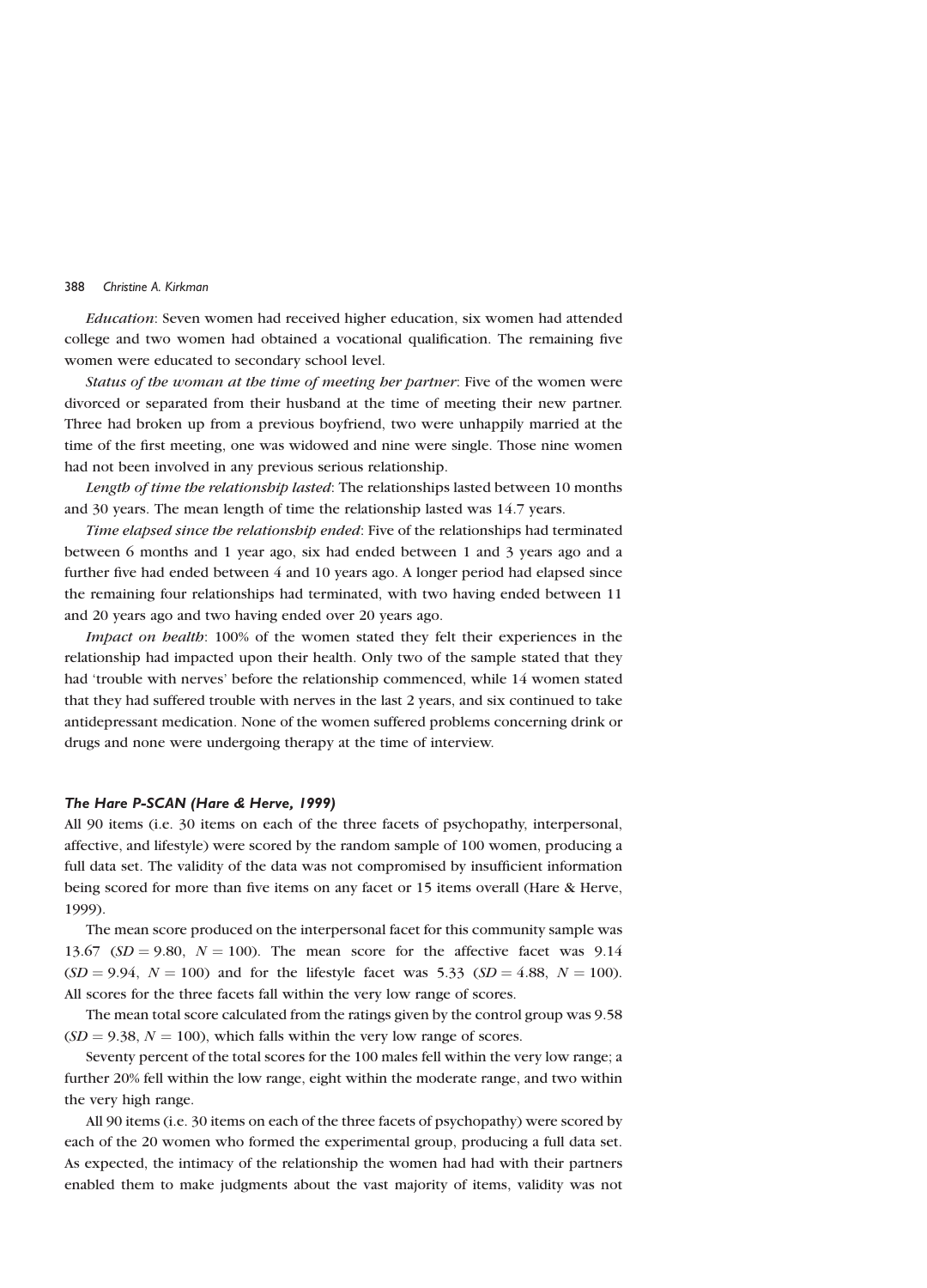compromised and items which failed to produce a score on account of insufficient information was low (mean =  $3.5$  items,  $N = 20$ ).

From the ratings given by the 20 women who formed the experimental group the mean scores on the three facets of psychopathy were calculated. The mean score for the interpersonal facet was 45.30 ( $SD = 10.68$ ,  $N = 20$ ). The mean score for the affective facet was 43.05 (SD = 8.85, N = 20), and for the lifestyle facet, 33.10 (SD = 12.65,  $N = 20$ ). The scores for all three facets fell within the very high range of scores. The mean total score calculated from the ratings given by the experimental group for their male partner was 40.45 ( $SD = 8.60$ ,  $N = 20$ ) which falls in the high range of scores.

Four independent sample  $t$  tests were conducted to test the hypotheses that significant differences would occur between the norms for the three facets scores and the total P-SCAN scores of the partners of women who formed the experimental group. The results of the t tests showed that statistically significant differences occurred on the scorings generated by the experimental and control group on the interpersonal facet  $(t = 12.98, p \le 0.00, df = 118)$ , on the affective facet  $(t = 14.14, p \le 0.00, df = 118)$ and on the lifestyle facet ( $t = 16.75$ ,  $p \le 0.00$ ,  $df \le 119$ ). Statistically significant differences also occurred between the total scores for both groups ( $t = 13.60, p \le 0.00$ )  $df = 118$ ). In all instances, scorings for the experimental group were higher than for the control group.

Although, as expected, the mean total score and the mean of the three facet scores for partners of the experimental group were considerably higher than those achieved for the community sample, the pattern of the scores generated for both groups was the same. The interpersonal facet score produced the highest contribution to the total score for both groups, and the lifestyle facet score produced the lowest scores for both groups.

## The biographical data

Women in the experimental group stated in their letters that they were able to identify with the soap opera scenario outlined in the original advertisements. Letters received from the 20 women who formed the experimental group were subjected to theory-led thematic analysis (Hayes, 1997). Three main themes emerged from this data. The first theme related to the superficial charm and good intelligence of the male partner. Those characteristics were reported upon consistently throughout the biographical data, with charm being a characteristic that originally made the male attractive to the woman. Superficial charm and good intelligence were also cited as tools used by the male to convince the woman, her associates, family and friends that he was trustworthy.

Theme 2 was identified as pathological lying. One hundred percent of respondents reported this trait. Lying occurred in all contexts throughout the term of the relationships. Women reported that partners frequently used aliases, and false details were given to them regarding the male's home address, marital status, employment, and financial status. Fraud, conning and stealing, facilitated by lying, were given particular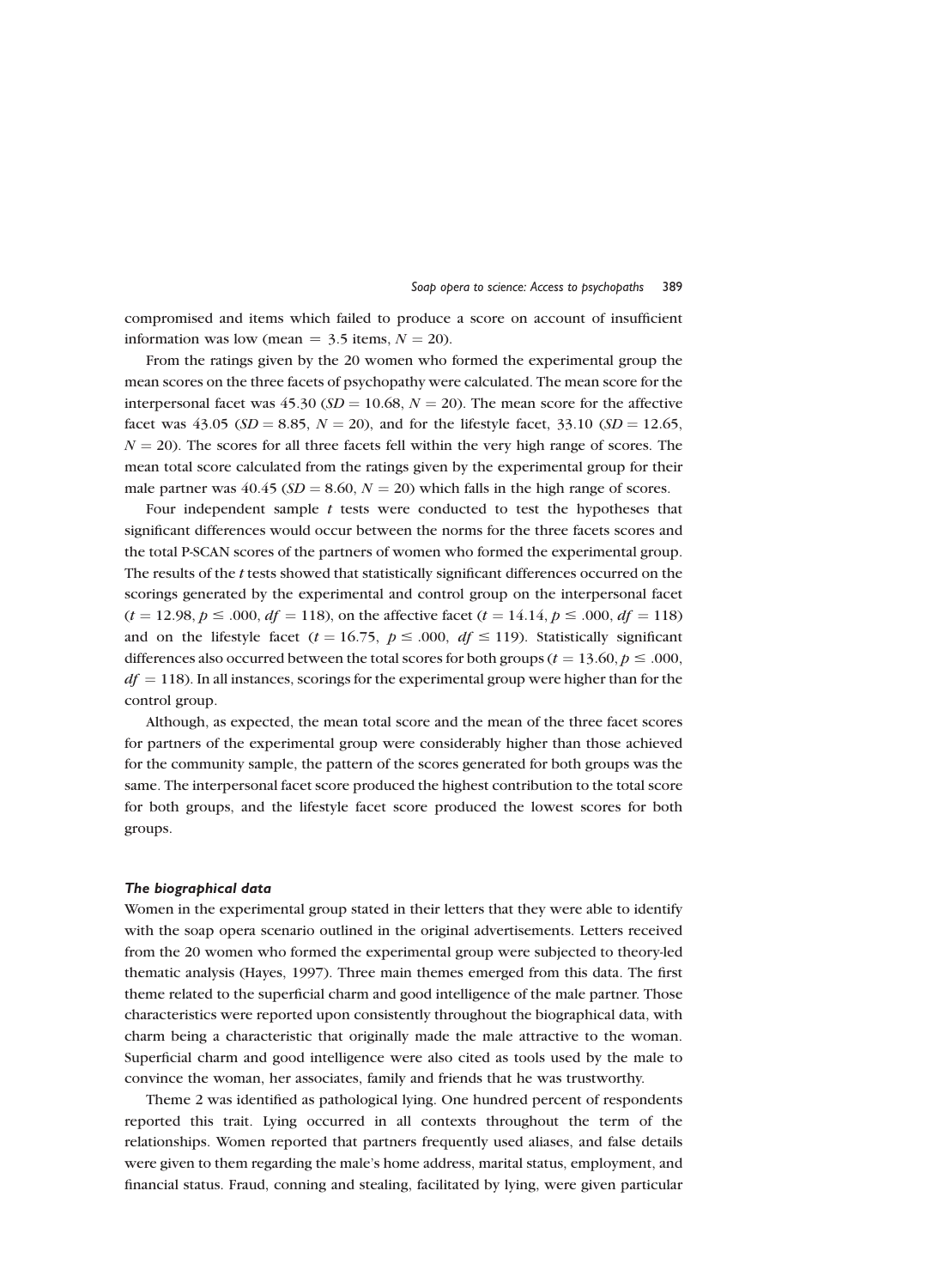mention by respondents. Lying also occurred regarding the male's involvement with other women during the course of the relationship. Some males were involved in many relationships at the same time and some respondents were themselves an extra marital affair without knowing that this was the case. Perhaps the most significant comments came from a woman who lived with a partner for 10 years while he successfully led a dual existence. She stated, 'I wonder now who I had been living with for 10 years. The man I fell in love with did not even exist'.

Theme 3 was identified as the antisocial pursuit of power. Women reported that the men gained power over them by a variety of controlling behaviours. Eight respondents stated that domestic violence had played a part in their relationship, with two women linking this to the males' alcohol abuse. The majority of the women stated they had been subjected to psychologically abusive behaviours which included imprisoning them, putting locks on bedroom doors, hiding food from the children, refusing them access to money, and destroying their belongings.

#### Interview data

Fifteen women were interviewed in their own homes and five women were interviewed at the University in a private room. The women were asked to give an account of the relationship with the man they had written about in their letters, starting at the first time of the meeting. Theory-led thematic analysis (Hayes, 1997) was carried out and 23 themes were identified in the 20 scripts. Again, an item was only considered to be a theme if at least half of the experimental group (10 women) made reference to this item.

The nature, (that is the fundamental qualities, the essential characteristics) of the heterosexual relationship with male partners rated as having many or most of the characteristics associated with psychopathy, appears to have eight constituent elements as follows:

Talking the woman into victimization: 100% of the women stated that they were 'talked' into victimization with facile charm and glibness being used to facilitate this. The pace at which the relationships progressed and became firmly established was a constantly recurring theme, with many of the women living with the male or married to him (at his insistence) within weeks of the first meeting. Deception and talking the woman into victimization, an intentional action on the part of the male and a feature of all of the relationships, seems to produce the correct climate for the abuse and victimization of the female partner which occurs in this context.

Lying: All women reported in the interviews that lying was manifested in all contexts of the relationships. This was often of an intricate or bizarre nature. False identities, connected with uniforms and/or power, were created by a number of male partners. These included an officer in the Grenadier Guards, a member of the S.A.S., a member of the Special Branch, a Vietnam veteran, a fireman, and a senior officer on board ferries. Two further males, who claimed to be an accountant and a travelling salesman, respectively, created false non-uniformed occupations. Overall, 12 males were impostors,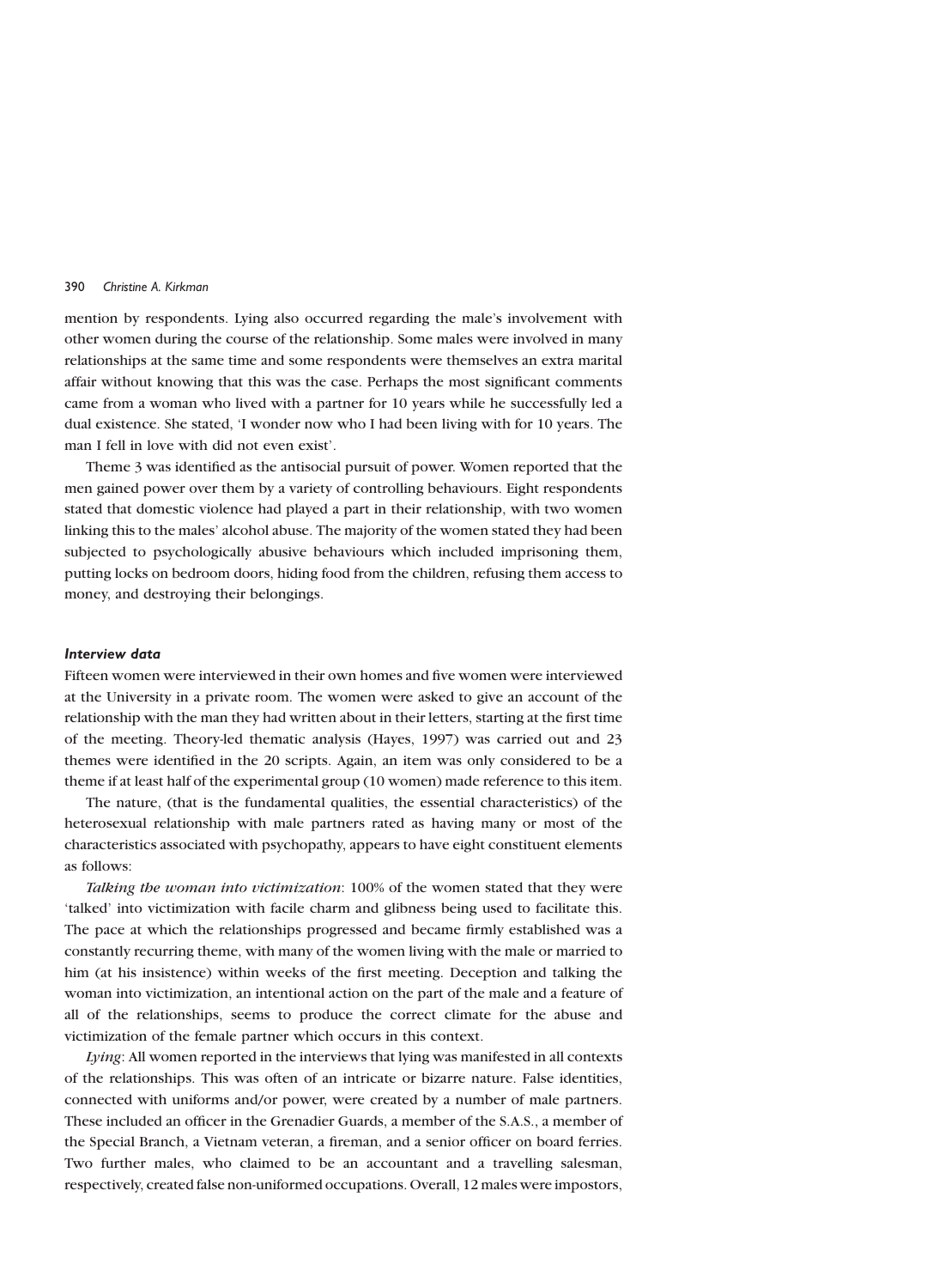and one further male used aliases on occasions. It was against this backdrop of deception, manipulation and lying that the remainder of the abusive behaviours took place.

*Economic abuse:* A variety of behaviours occurred across the sample that represented economic abuse. Seventy-five percent of male partners lived a parasitic lifestyle, that is, they used the woman's home and money for their daily living, persuaded the woman to make expensive purchases for the male's use from her own capital or raise finance for his benefit. Twelve males failed to take or retain useful employment. Some male partners used the woman's name and bank account details to obtain goods and services of which she had no knowledge and the woman's physical resources were further reduced in relationships where the male stole money and/or goods from her, sold her property without her permission, or created situations where the woman was forced to replace money that the male had fraudulently misappropriated.

Emotional abuse and psychological torture: The following behaviours were reported upon by the 20 women in the experimental group, which have been placed under the category heading of *Emotional abuse and psychological torture*:

- Taunting her with accounts of sex with other women;  $(1)$
- $(2)$ Making rules and instituting punishment;
- Publicly humiliating, criticizing and ridiculing her;  $(3)$
- Timing and checking her;  $(4)$
- $(5)$ Threatening to physically injure her or her child;
- $(6)$ Threatening to abandon her;
- Threatening to damage treasured possessions or actually damaging them;  $(7)$
- (8) Convincing her she was insane;
- $(9)$ Controlling her eating/sleeping;
- (10) Invading her privacy;
- (11) Character assassination;
- (12) Emotional withholding;
- (13) Sexual harassment.

The abusive behaviours were of an extreme nature. For example timing and checking for four of the women incorporated being forced to raise their clothes before they left the house in case the colour of their underwear revealed in some way that they were involved in prostitution. The interviews revealed that rather than recalling the events that occurred in the relationships as upsetting or distressing, women recalled the male's behaviour as producing a climate of fear that served to terrify them.

Multiple infidelities: Multiple infidelities were encountered across the sample. Although only 20 women were interviewed, the 20 male partners were involved with over 100 women during the course of the relationship with some males being involved with many women at the same time. One woman in the sample located six women, all of whom were having a relationship with her husband and all of whom believed that they were his sole partner. A large number of affairs took place with the woman's closest friends, her relatives and colleagues, or with women who lived only a short distance away.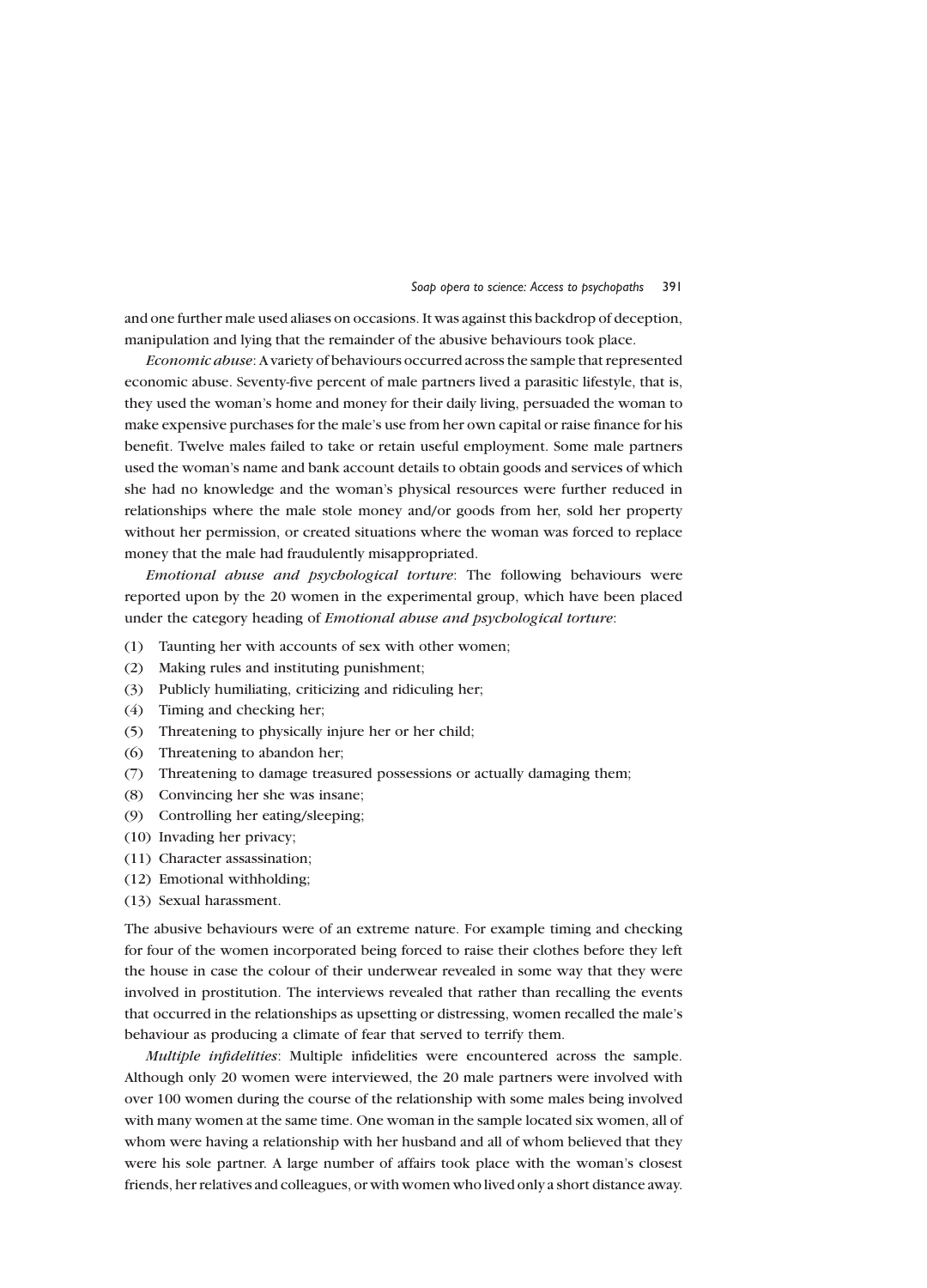Isolation and coercion: Seventy-five percent of the women in the sample were subjected to behaviours which resulted in them becoming isolated.

This included:

- Damaging the woman's relationships with family or friends and actively preventing  $(1)$ her from communicating with or seeing other people;
- Insisting that the couple lived in an unfamiliar place where the woman had little or  $(2)$ no contact with her friends and family;
- Limiting her access to the outside world by force.  $(3)$

Perhaps the most alarming and abusive form of isolation was the manner in which some women had their access to the outside world limited by force. Four of the women in the sample were virtually imprisoned by male partners. Two women were locked in the house, one for several months, and one woman was consistently refused permission to leave the house; her husband eventually nailed all the windows down.

Physical assault, sexual assault, and rape: Physical assault was reported by 40% of the women in the sample at the time of interview. The assaults perpetrated against the women included hitting, punching, beating, and torturing. Physical assaults that took place seemed to occur without warning on the flimsiest of pretexts for perceived or, in many cases, manufactured transgressions. Three women in the group experienced sexual assault. Those three women were also the victims of domestic violence of a serious nature, two of whom were subjected to physical torture and one of whom was repeatedly raped if she refused to have sex with her husband every night. One woman had petrol poured around her on more than one occasion as her husband hovered over her with a match before raping her.

Using children and ill-treating children: Ill-treatment in the form of emotional abuse was reported across the sample as being directed at children of all ages. This included:

- Lying to them;  $(1)$
- $(2)$ Ignoring them:
- Failing to provide for them;  $(3)$
- Bullying and terrifying them;  $(4)$
- $(5)$ Breaking promises to them;
- $(6)$ Destroying their toys.

Although no physical or sexual abuse of children was reported by the women, they were used as pawns to victimize their mother. Children born to these women, and the male's children by other women, were subjected to a variety of abusive behaviours by the male that served to distress them

# **Discussion**

Although the male partners were not assessed, it became evident while conducting this study that there are males living amongst us who have the characteristics associated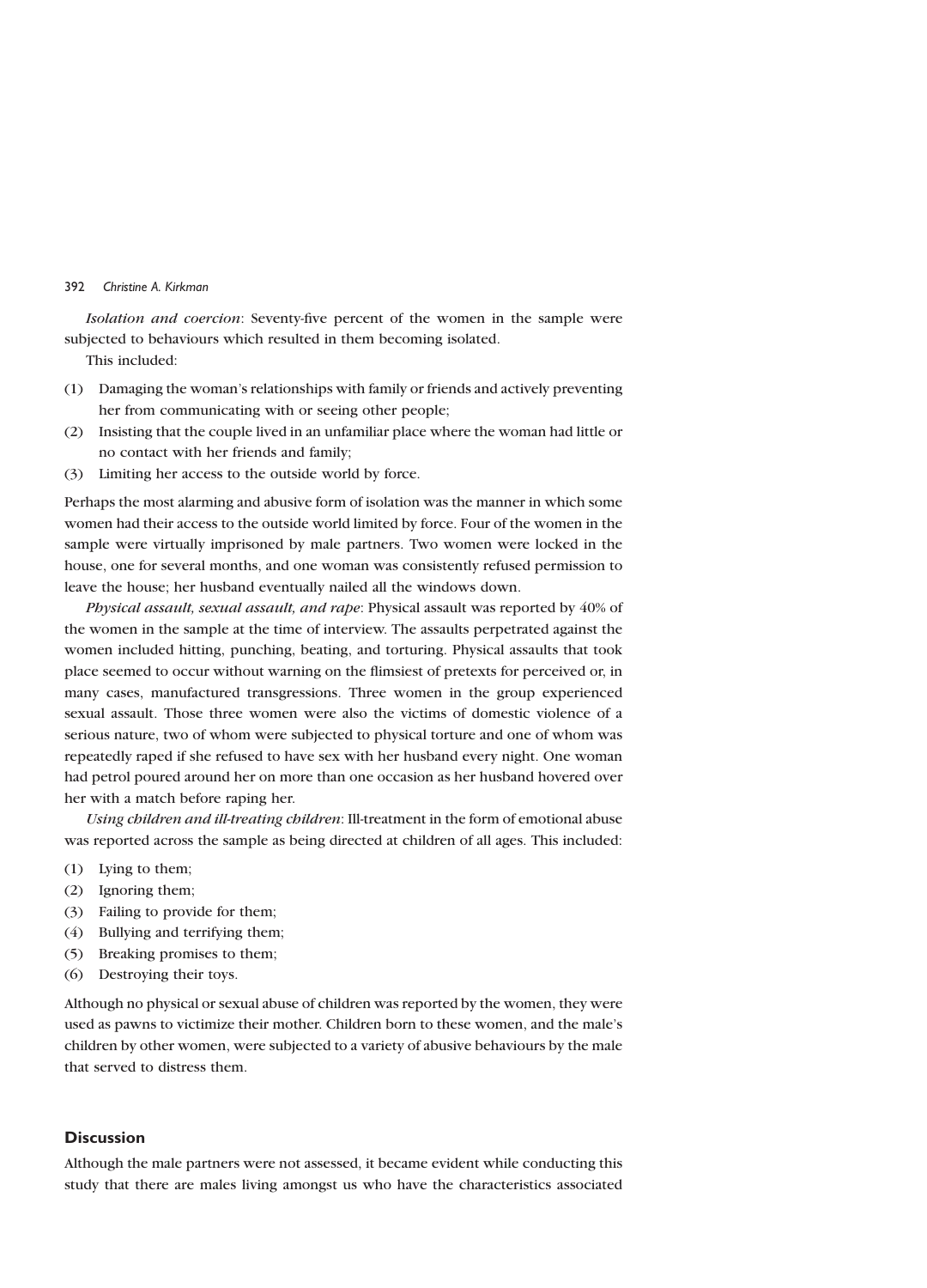with psychopathy. They possess highly developed skills that enable them to victimize others to fulfil their need for pathological stimulation seeking (Quay, 1965). It has also become evident that there are women in the community who are unwittingly manipulated into welcoming those men into their lives as love objects, and in doing so, pave the way for years of their own emotional upheaval and distress. In the same way as Meloy (1997) (having pointed out that without clinical evaluation, he was not rendering a diagnosis of the males he wrote about), the author shall allow the reader to judge the degree of psychopathy encountered in the men.

One overriding conclusion can be drawn from this study; although the males lived for long periods in the community setting, they were certainly not crime free. They did though, in the main, manage to avoid prosecution with alarming success. It is useful also to note that the vast majority of their crimes were fraud-like offences, which are given particular mention by Cleckley (1982) as being a feature of the crimes committed by psychopaths.

What is particularly interesting about the accounts given by the female respondents regarding their experiences within their relationships, is the striking similarities occurring between those accounts. The author would propose that those similarities cannot be dismissed as pure coincidence; male partners did not only manifest extremely similar behavioural patterns, in many cases women who were unknown to ourselves, and unknown to each other, reported that they made the same utterances. It is worth underlining at this point that although the interactions and behaviours which occurred within the relationships were, from a normal standpoint, quite bizarre, there was no suggestion made by any of the women in the experimental group that the male partners had any underlying delusional or hallucinatory state to indicate they were suffering from a psychotic disorder.

While there are some commonalities between the behaviours previously identified as occurring in bad and stressful relationships (Marshall, 1996), and those encountered in the heterosexual relationship with a psychopathic male, several behaviours, for example, deception and talking the woman into victimization, multiple infidelities, and parasitic lifestyle seem to be specific to the latter. It is interesting to note that the deceptive nature of male partners, their failure to sustain a monogamous relationship with a sexual partner, and their parasitic lifestyle (all of which were reported upon by the women who formed the experimental group) are traits of psychopathy which are incorporated into the diagnostic tools used for clinical assessment of this disorder (Hare, PCL-R 1991, 2003).

There can be no doubt that the Hare P-SCAN (Hare & Herve, 1999), being a derivative of the PCL-R, while not widely validated, made a useful and worthy contribution to this study. It must be noted that since this study was carried out, a second research version of this instrument has been developed: the Hare P-SCAN RV2 (Hare & Hare, 2003). This is a 120-item checklist which has four, rather than three facets: interpersonal, affective, lifestyle, and antisocial. The purpose and usage of this instrument remains unchanged.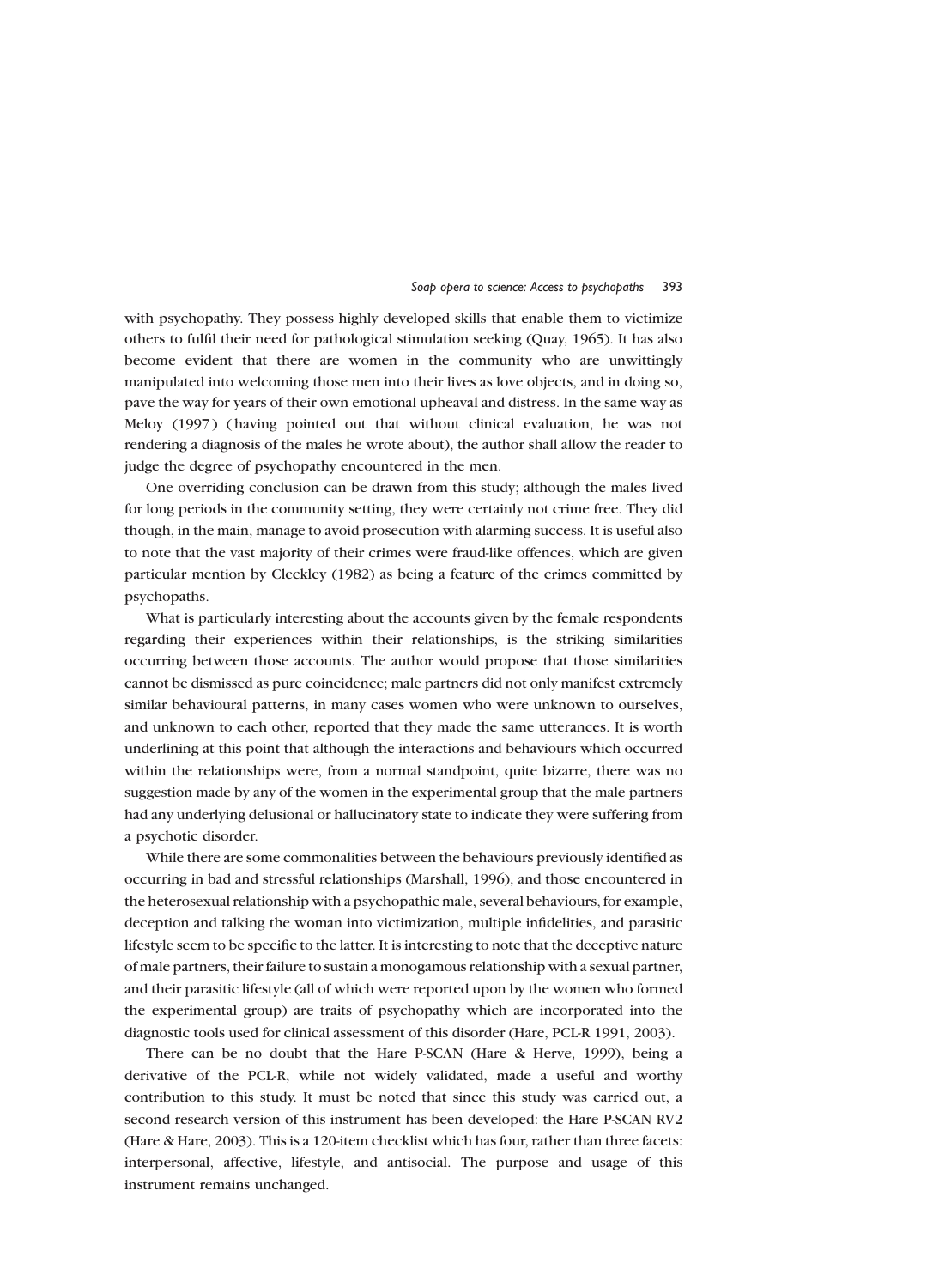#### 394 Christine A Kirkman

One of the strengths of this study was that the innovative approach taken to recruit the sample allowed data to be generated on a previously inaccessible group; it allowed psychopathic traits to be placed under scrutiny within a specific and naturally occurring context, that is, the heterosexual relationship in a community setting, rather than being examined in a manufactured environment such as laboratories and forensic establishments where clinicians lead the research endeavour. Five women interviewed had a friend or relative present during part or the entire interview and a sixth woman spoke to her daughter on the telephone during interview. Some respondents volunteered their personal effects, for example photographs, newspaper cuttings and letters written by their general practitioner, to provide further verification of their verbal accounts of events; their main concern seemed to relate to being believed.

An obvious flaw in the process is that the soap opera scenario, which provided a frame of reference to attract respondents, may have been self-limiting. The advertisement contained details about a male character in a British soap opera who had presented himself in a false uniformed occupation. Women whose partners had similar traits to this male character but did not have a uniformed occupation may have failed to identify with the details given in the advertisement. The fact that 19 of the 20 women in the experimental group were from the white, indigenous population could also be viewed as a further limitation of the work.

Most studies that use volunteers as samples attract participants who are relatively well educated (Marshall, 1996). As expected therefore, the women who responded to advertisements for participants and completed the schedules had received quite a high level of education. The method of recruitment and data collection used in this study carried the possibility of excluding women who had had similar experiences to the experimental group, who could report accurately upon them, but lacked the ability required to record them in written and numerical form. On a positive note however, the interesting demographic data generated from the Participants Screening Questionnaire demonstrated that the women had diverse characteristics that made them a fair representation of the general population of women.

The use of complementary approaches served to strengthen the study in terms of enhancing validity and generalizability and the high levels of triangulated convergence achieved supported the truthfulness of findings (Slevin & Sines, 2000).

As more than one data collection method was used to address the research question, careful scrutiny of data took place to assess convergence of the findings from each method.

This study is the first word to be written on the topic area of the heterosexual relationships of males who displayed the characteristics of the primary psychopath. No doubt it will not be the last and it is likely that this work will represent no more than the gateway to the study of a group of people who have, until now, remained elusive.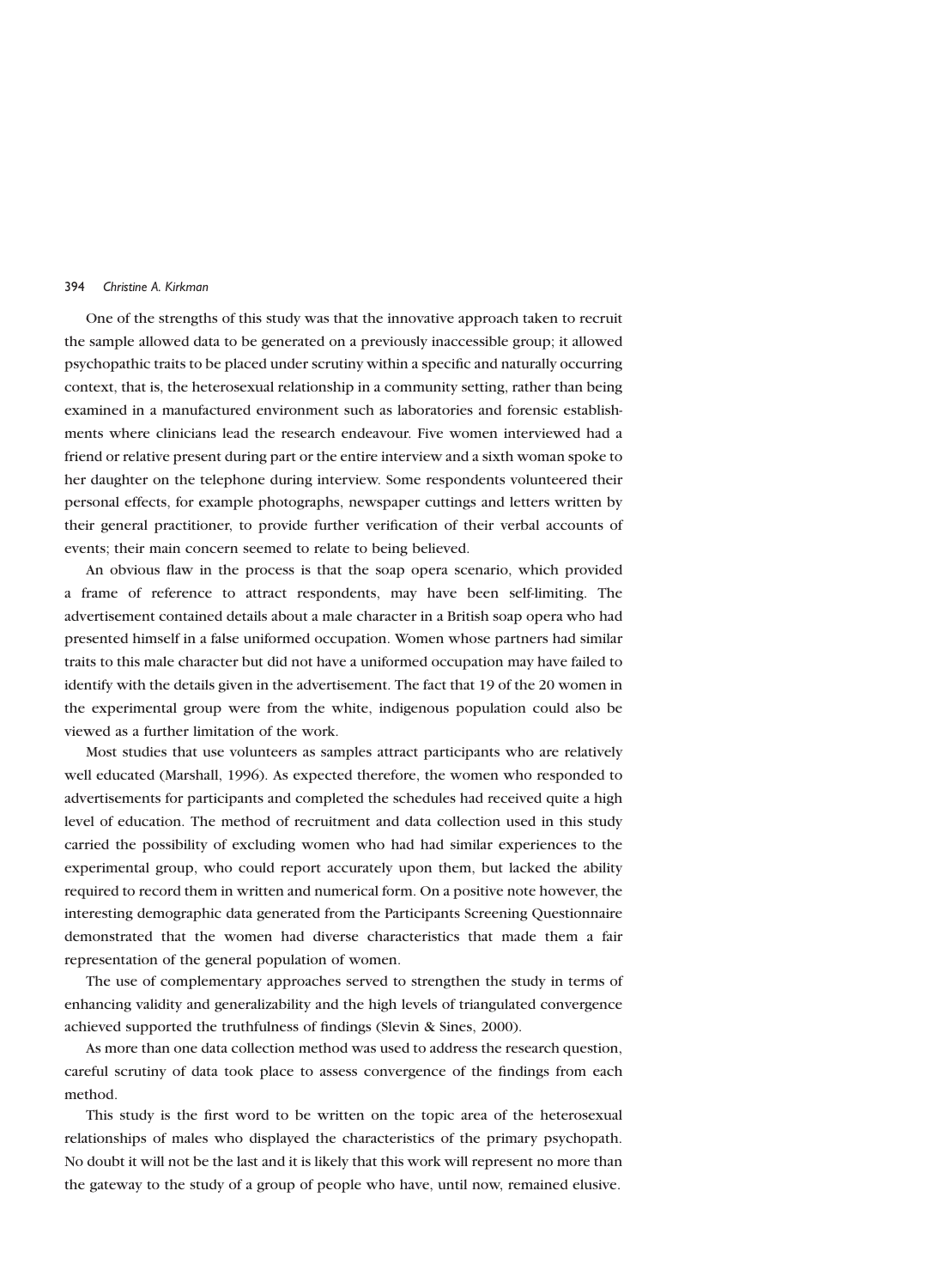## **Acknowledgements**

This work is part of a larger investigation for the partial fulfilment of the degree of Doctor of Philosophy, undertaken at and funded by The University of Bolton.

# **References**

- Balmore, M. E. & Quinsey, V. L. (1994). Correlates of psychopathy in a noninstitutional sample. Journal of Interpersonal Violence, 9, 339-349.
- British Psychological Society (1993). Ethical principles for conducting research with human participants (revised). Leicester: Author.
- British Sociological Association (1991). The Statement of Ethical Practice. London: Author.
- Cleckley, H. (1964). The mask of sanity (4th ed.). St. Louis: C.V. Mosby.
- Cleckley, H. (1976). The mask of sanity (5th ed.). St. Louis: C.V. Mosby.

Cleckley, H. (1982). The mask of sanity (6th ed.). St. Louis: C.V. Mosby.

Costello, T. W., Costello, J. T., & Holmes, D. A. (1995). Abnormal psychology. London: Harper Collins.

Dolan, B., & Coid, J. (1995). Psychopathic and antisocial personality disorders. London: Gaskell.

- Hare, R. D. (1991). Manual for the Hare psychopathy checklist revised. Toronto: Multi-Health Systems.
- Hare, R. D. (2003). Manual for the Hare psychopathy checklist revised. Toronto: Multi-Health Systems.
- Hare, R. D. (1996). Psychopathy: A clinical construct whose time has come. Criminal Justice and Behaviour, 23(1), 25-54.
- Hare, R. D., & Herve, H. F. (1999). Hare P-SCAN. New York: Multi Health Systems.
- Hare, R. D., & Herve, H. F. (2003). Hare P-SCAN. New York: Multi Health Systems.
- Hayes, N. (Ed.). (1997). Doing qualitative analysis in psychology. Hove: Psychology Press.
- H.M.S.O. (1983). Mental health act, 1983. London: H.M.S.O.
- Karpman, B. (1949). Lying: A minor enquiry into the ethics of neurotic and psychopathic behaviour. Psychiatric Quarterly, 23, 1-25.
- Kirkman, C. A. (2002). Non-incarcerated psychopaths: Why we need to know more about the psychopaths who live amongst us. Journal of Psychiatric and Mental Health Nursing, 9, 155-160.
- Lecovin, K. E., & Penfold, P. S. (1996). The emotionally abused woman: An existentialphenomenological exploration. Canadian Journal of Community Mental Health, 15, 39-48.
- Lilienfeld, S. O., & Andrews, B. P. (1996). Development and preliminary validation of a self-report measure of psychopathic personality traits in non-criminal populations. Journal of Personality Assessment, 6(3), 488-524.
- Marshall, L. L. (1996). Psychological abuse of women: Six distinct clusters. Journal of Family Violence, 11(4), 379-409.
- Martens, W. H. J. (2000). Antisocial and psychopathic personality disorders: Causes, course and remission - a review article. Journal of Offender Therapy and Comparative Criminology,  $44(4)$ ,  $406-430$ .

Meloy, J. R. (1997). Violent attachments. Northvale, NJ: Aronson.

Mitchell, D., & Blair, J. (2000). The state of the art: Psychopathy. Psychologist, 13, 356-361.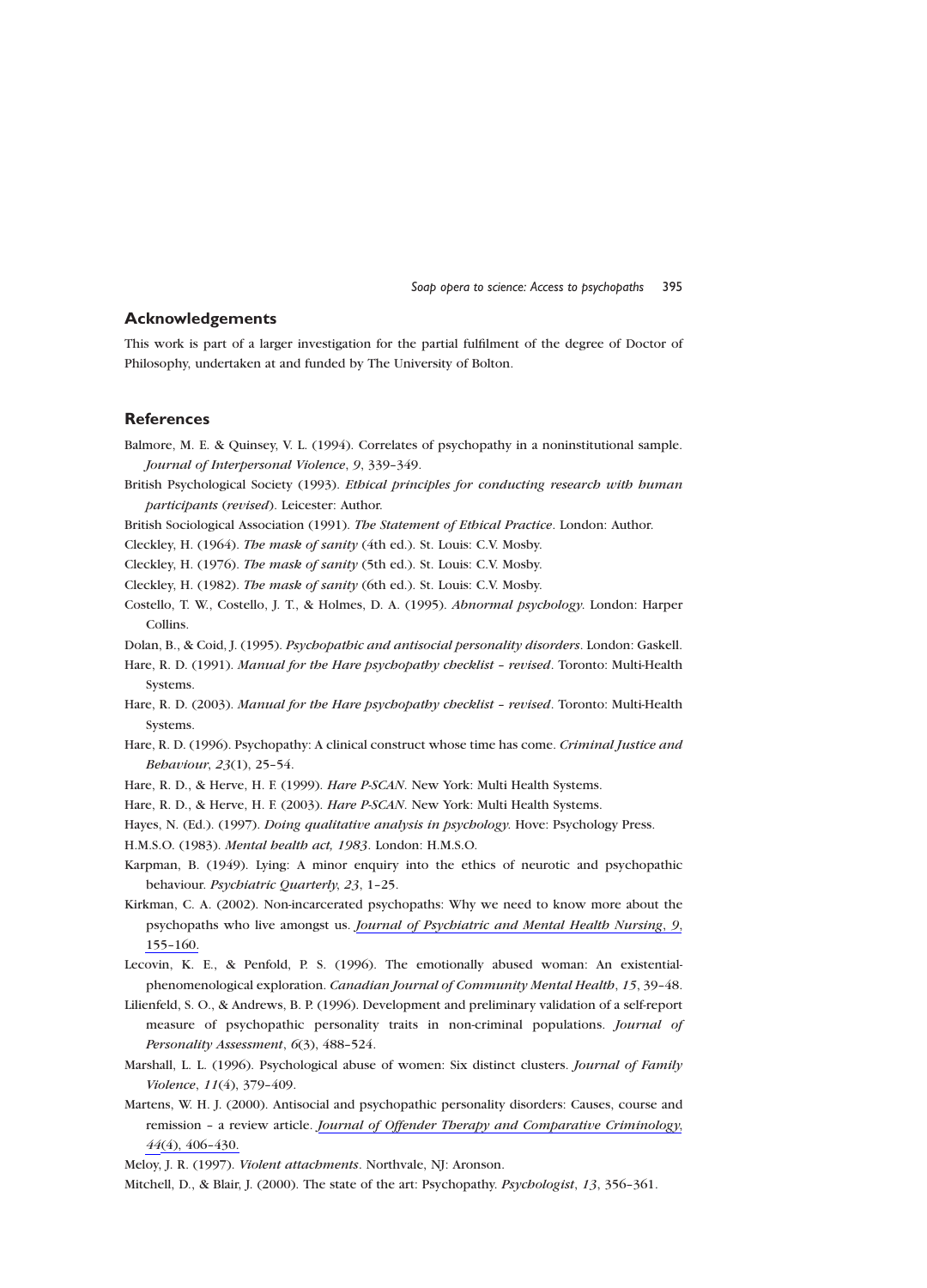- Polit, D. F., & Hungler, B. R. (1991). Nursing research: Principles and methods (4th ed.). Philadelphia: Lippincott.
- Quay, H. C. (1965). Psychopathic personality as pathological stimulation seeking. American Journal of Psychiatry, 122, 180-183.
- Reiber, R. W., & Vetter, H. (1994). The language of the psychopath. *Journal of Psycholinguistic* Research, 23(1), 1-28.
- Seto, M. C., Khattar, N. A., Lalumiere, M. L., & Quinsey, V. L. (1997). Deception and sexual strategy in psychopathy. Personality and Individual Differences, 22(3), 301-307.
- Shalling, D. (1978). Psychopathy-related personality variables and the psychophysiology of socialisation. In R. D. Hare & D. Shalling (Eds.), Psychopathic behaviour: Approaches to research. New York: Wiley.
- Slevin, E., & Sines, D. (2000). Enhancing the truthfulness, consistency and transferability of a qualitative study: Utilizing a manifold of approaches. Nurse Researcher, 7(2), 79-97.
- Widom, C. S. (1977). A methodology for studying non-institutionalised psychopaths. *Journal of* Consulting and Clinical Psychology, 45, 674-683.
- Widom, C. S., & Newman, J. P. (1985). Characteristics of non-institutionalised psychopaths. In D. P. Farrington & J. Gunn (Eds.), Aggression and dangerousness, Chap. 3, (pp. 57-79). New York: Wiley.

Received 15 September 2003; revised version received 10 September 2004